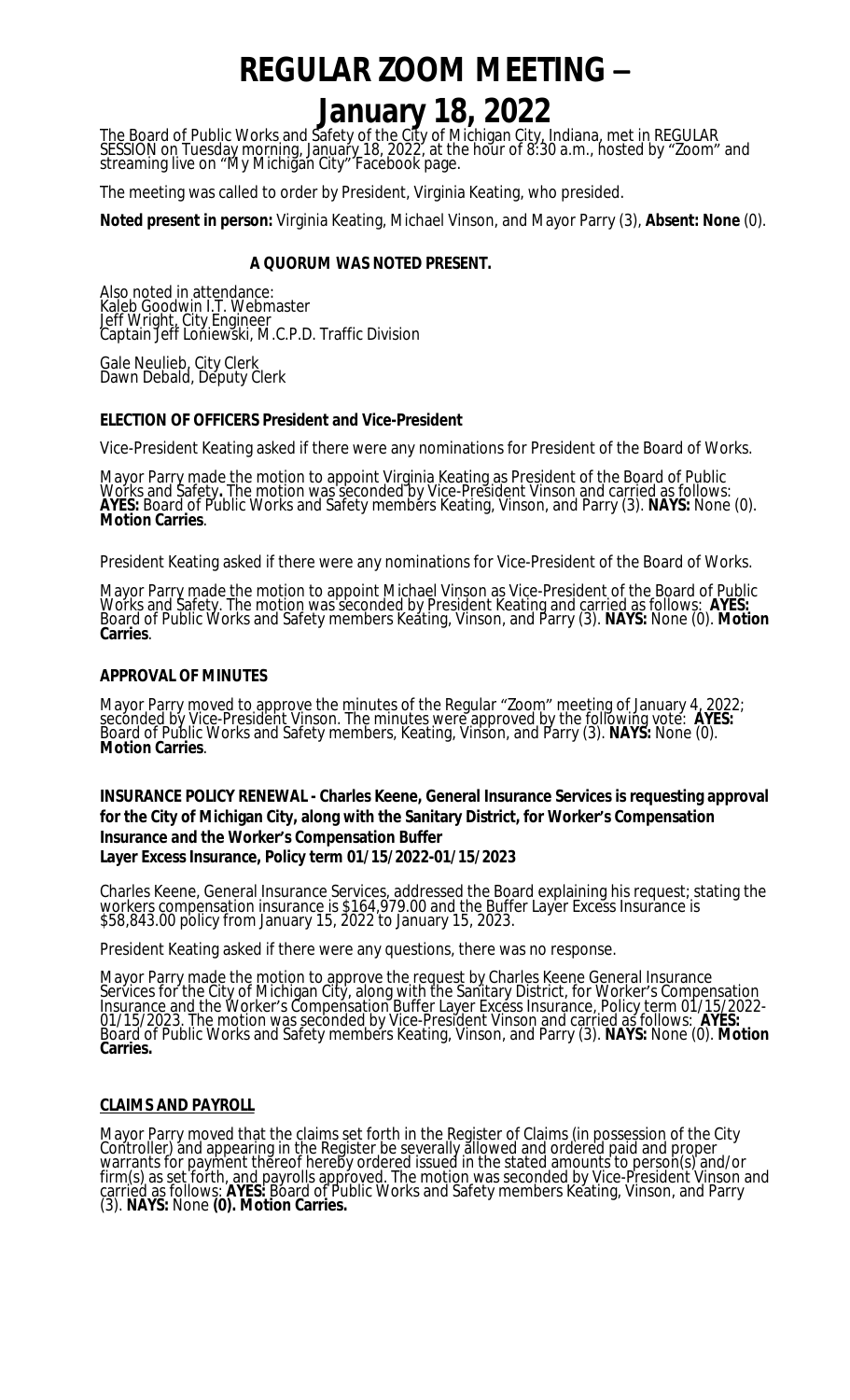| <b>PAYROLL DOCKET</b> | December 30, 2021   |    |            |  |
|-----------------------|---------------------|----|------------|--|
|                       | <b>City Payroll</b> | \$ | 633,059.62 |  |
| <b>PAYROLL DOCKET</b> | December 31, 2021   |    |            |  |
|                       | <b>City Pension</b> | \$ | 208,710.42 |  |

Mayor Parry made the motion to approve the payroll dockets for December 30, 2021 and December 31, 2021. The motion was seconded by Vice-President Vinson and carried as follows: **AYES:** Board of Public Works and Safety members Keating, Vinson, and Parry (3). **NAYS:** None (0). **Motion Carries.**

| <b>PAYROLL DOCKET</b> | January 14, 2022    |    |  |  |
|-----------------------|---------------------|----|--|--|
|                       | <b>City Payroll</b> | \$ |  |  |
|                       |                     |    |  |  |

**Payroll Claims were not received in time to place them on the January 18, 2022, agenda**

| <b>CLAIMS DOCKET</b> | <b>January 18, 2022</b>  |    |           |              |
|----------------------|--------------------------|----|-----------|--------------|
|                      | <b>Municipal Claims</b>  |    | \$        | 1,898,115.49 |
|                      | <b>CDBG</b>              |    | \$        | 25,704.02    |
|                      | <b>Health &amp; Life</b> | \$ |           | 337,527.66   |
|                      | <b>Workers COMP</b>      | \$ | 46,916.56 |              |
|                      | <b>Total Claims -</b>    | \$ |           | 2,308,263.73 |
|                      |                          |    |           |              |

Mayor Parry made the motion to approve the claims docket for January 18, 2022. The motion was seconded by Vice-President Vinson and carried as follows: **AYES:** Board of Public Works and Safety members Keating, Vinson, and Parry (3). **NAYS:** None (0). **Motion Carries.**

## **UNFINISHED BUSINESS**

#### **President Keating stated there are no items on the pending items/unfinished business list that need to be discussed at today's meeting.**

#### **PUBLIC COMMENTS**

President Keating asked if there were any public comments.

John Kirk, ESP Construction Manager for the Double Track Project, stated that Dave Merkel, Larson Daniel Construction is here to speăk about the project.

Dave Merkel, Larson Daniel stated that they are asking for the temporary closure of 11<sup>th</sup> Street for westbound traffic during the week of January 31, 2022, for public safety concerns while removing the Station House on 11<sup>th</sup> Street, advising they will use barricades and there will also be a NICTD flagger at the corner of Pine and 11<sup>th</sup> Strĕet.

President Keating asked if there were any questions or comments.

Mayor Parry stated that the brick behind the terracotta panels is unstable and he has asked for a lané closuré to be put into place immediately.

Mr. Merkel stated that workers are currently removing any loose brick.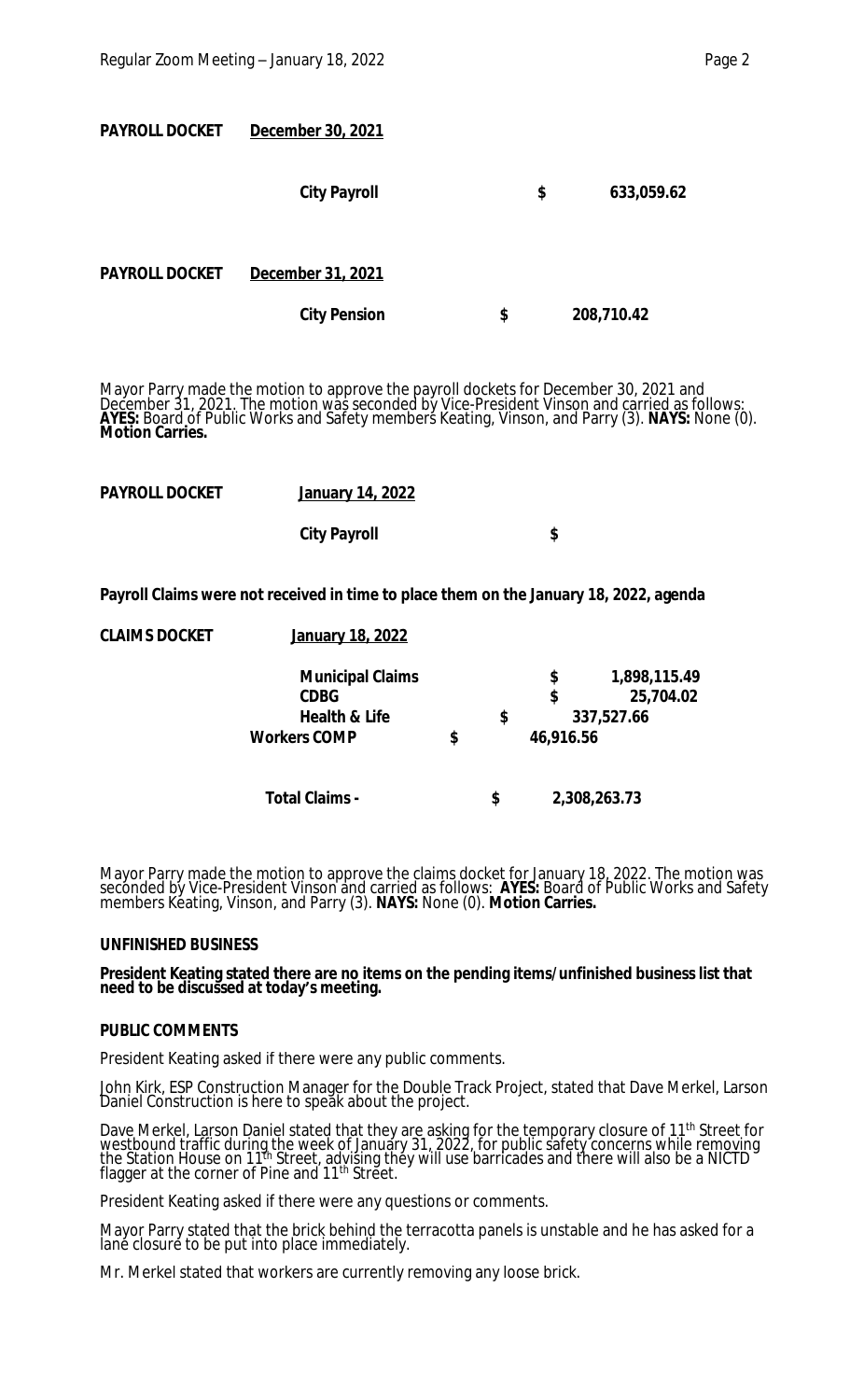Discussion ensued between Mayor Parry and Mr. Merkel regarding the closure of 11<sup>th</sup> Street and westbound traffic.

President Keating asked Jeff Wright, City Engineer if he wanted to weigh in on this matter.

Mr. Wright explained we do need an exact plan of action and it needs to be done safely.

Discussion further ensued between President Keating and Mr. Wright. President Keating asked Mr. Wright if he is asking for a meeting Mr. Wright stated that it can be a meeting; advising before a meeting takes place, we need a plan of the site in question before we start closing lanes on 11th Street.

Gale Neulieb, City Clerk, stated that the Clerk's office sent out a map of what is taking place and she can resend it.

Mr. Wright stated that he would like the map from the Clerk's Office, and he also needs traffic control plans from Mr. Merkel or Mr. Kirk.

President Keating asked if there were any additional questions or comments.

Vice-President Vinson asked if we are talking about closing the lane with detour signs for traffic westbound to go around the blocks other than flaggers măking a two-way pass on the eastbound lanes.

Discussion ensued between Vice-President Vinson and Mr. Wright regarding if flaggers are needed or if the lane will be closed over night; if so then this would have to be a road closure or lane closure setup with a detour.

Mayor Parry made the motion to approve the temporary closure of 11<sup>th</sup> Street to westbound traffic during the week of January 31, 2022, for public safety concerns while removing the Station House on 11th Street, with barricades and a NICTD flagger at the corner of Pine and 11th Street; pending the review and approval of the plan of action by Jeff Wright, City Engineer. The motion was seconded by Vice-President Vinson and carried as follows: **AYES:** Board of Public Works and Safety members Keating, Vinson, and Parry (3). **NAYS:** None (0). **Motion Carries.**

#### **REQUEST FOR SIGNAGE – Councilman Don Przybylinski, 215 Gardena Street, is asking that INDOT is notified regarding missing Traffic Island markers showing where the beginning of the concrete curbs are located; concerns from the public that on Franklin Street in the Arts District vehicular traffic is going the wrong way on that street; concerns from the public about ADA compliant truncated domes.**

Councilman Don Przybylinski addressed the Board with concerns from the public regarding their tires blown out on Highway 12 as they came over the bridge by Blue Chip Casino where there are traffic islands; INDOT puts markers up to show where the beginning of the concrete curbs are located; on Wabash Street to Washington Street two (2) of those markers are missing; Pine Street to Washington Street there are three (3) markers are missing; Michigan Boulevard over the bridge to Blue Chip Casino Drive five (5) markers are missing; and Blue Chip Casino Drive to Cook Drive two (2) markers are missing; asking that this matter be placed on the pending items list and notify INDOT to get these markers fixed not only at the places mentioned, but also check the south end of Michigan City on Highway 421 and Highway 20; asking that INDOT survey these those traffic islands and get them repaired.

Councilman Przybylinski addressed the Board with concerns from business owners on Franklin Street in the Arts District vehicular traffic going the wrong way; explaining the City Engineer can go look and see if there are "One Way" street signs on every corner; stating the lane markings from ' 11<sup>th</sup> Street going all the way down to the Michigan City Library needs to be restriped.

Councilman Przybylinski addressed the Board with concerns regarding sidewalks downtown; advising at on the corners at the intersections need to have marked ADA truncated domes for sight impaired individuals making them ADA compliant downtown.

President Keating asked Councilman Don Przybylinski if he could provide a list of the markers to the City Clerk's Office.

Councilman Przybylinski agreed to provide a list of the markers to the City Clerk's Office. Mayor Parry asked Mr. Wright about the ADA requirements.

Discussion ensued between Mayor Parry and Mr. Wright regarding the ADA requirements.

Mayor Parry made the motion to place Councilman Przybylinski request for the markers on US Highway 12, the matter concerning the wrong way drivers down in the Arts District on Franklin Street, and the ADA compliant crossings downtown on the pending/unfinished business list until next meeting on February 7, 2022. The motion was seconded by Vice-President Vinson and carried as follows: **AYES:** Board of Public Works and Safety members Keating, Vinson, and Parry (3). **NAYS:** None (0). **Motion Carries.**

#### **BOARD COMMENTS**

President Keating asked if there are any Board comments.

Vice-President Vinson addressed the Board thanking the Mayor and President Keating for the opportunity to serve the public.